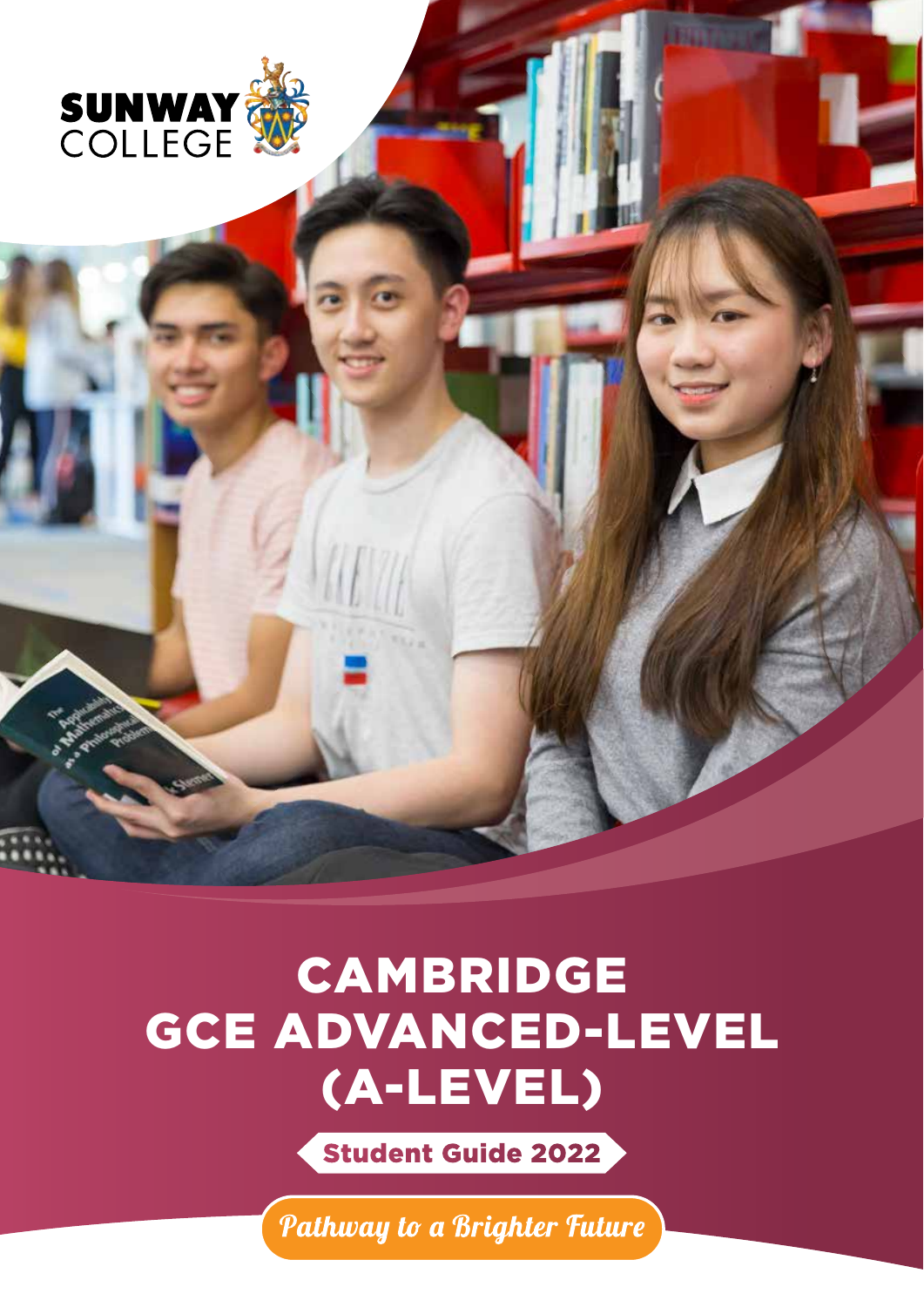# MESSAGE FROM THE DIRECTOR

Welcome to the Cambridge GCE A-Level Programme at Sunway College. Pre-University is an important crossroad, so choose well. A Sunway College A-Level qualification not only brings you a step closer to attaining your goals but also opens up a world of possibilities. Here in the Sunway A-Level programme, we work with you to realise your goals.

Our consistent track record and excellent results are testimony to what you will experience here. This is in recognition of our excellent delivery system, consistent academic performance and attainment of Cambridge Top in the World awards.

Pursuing the Cambridge A-Level qualification will be exciting and rewarding as you prepare for admission to universities worldwide, including top-tiered institutions. Students before you have successfully entered premier universities in the world like Cambridge, Oxford, Imperial, the London School of Economics, Harvard and MIT. Your lecturers and academic mentors will guide you in your academic work and advise you on how you can benefit from the wide range of learning facilities and support services available at Sunway College. Experienced counsellors from our university placement centre further support you in your university application journey.

In addition to an intellectually stimulating academic environment, we provide you with ample opportunities to participate in extracurricular activities. In the Sunway College A-Level Programme, we encourage your holistic development.

We are extremely proud of our students and their individual success stories. We are also very proud of what they go on to achieve. I look forward to welcoming you to the programme and to working with you to ensure you too leave as successful individuals fully prepared for university and able to meet future challenges with confidence.

Ruth Cheah **Director of Programme Cambridge GCE A-Level**

# CAMBRIDGE ASSESSMENT INTERNATIONAL EDUCATION

We are delighted to welcome you to the Cambridge International A-Level programme at Sunway College and congratulate you on deciding to pursue this qualification, an international passport to success for university education and beyond.

Cambridge Assessment International Education is the world's largest provider of international education programmes and qualifications for 5 to 19 year olds. We are part of the University of Cambridge, one of the world's top universities and trusted for excellence in education. Our qualifications are recognised by the world's universities and employers.

Cambridge International A-Level is an internationally benchmarked qualification, which is taken in over 160 countries by over 175,000 students and widely recognised by universities and employers around the world. It is accepted for entry into world class universities in countries such as the UK, Germany, USA, Canada, Singapore and New Zealand.

It is also accepted for tertiary studies in Malaysia, which means that through studying this qualification, you will develop essential skills that will prepare you for higher studies in Malaysia or anywhere in the world.

Cambridge International A-Level, like all of our programmes and qualifications, helps Cambridge learners to be confident, responsible, innovative and engaged. We wish all Cambridge learners at Sunway College every success in their studies and hope this preparation will bring lifelong success and a love of learning which will stay with you through school, university and beyond.

### **Cambridge Assessment International Education**

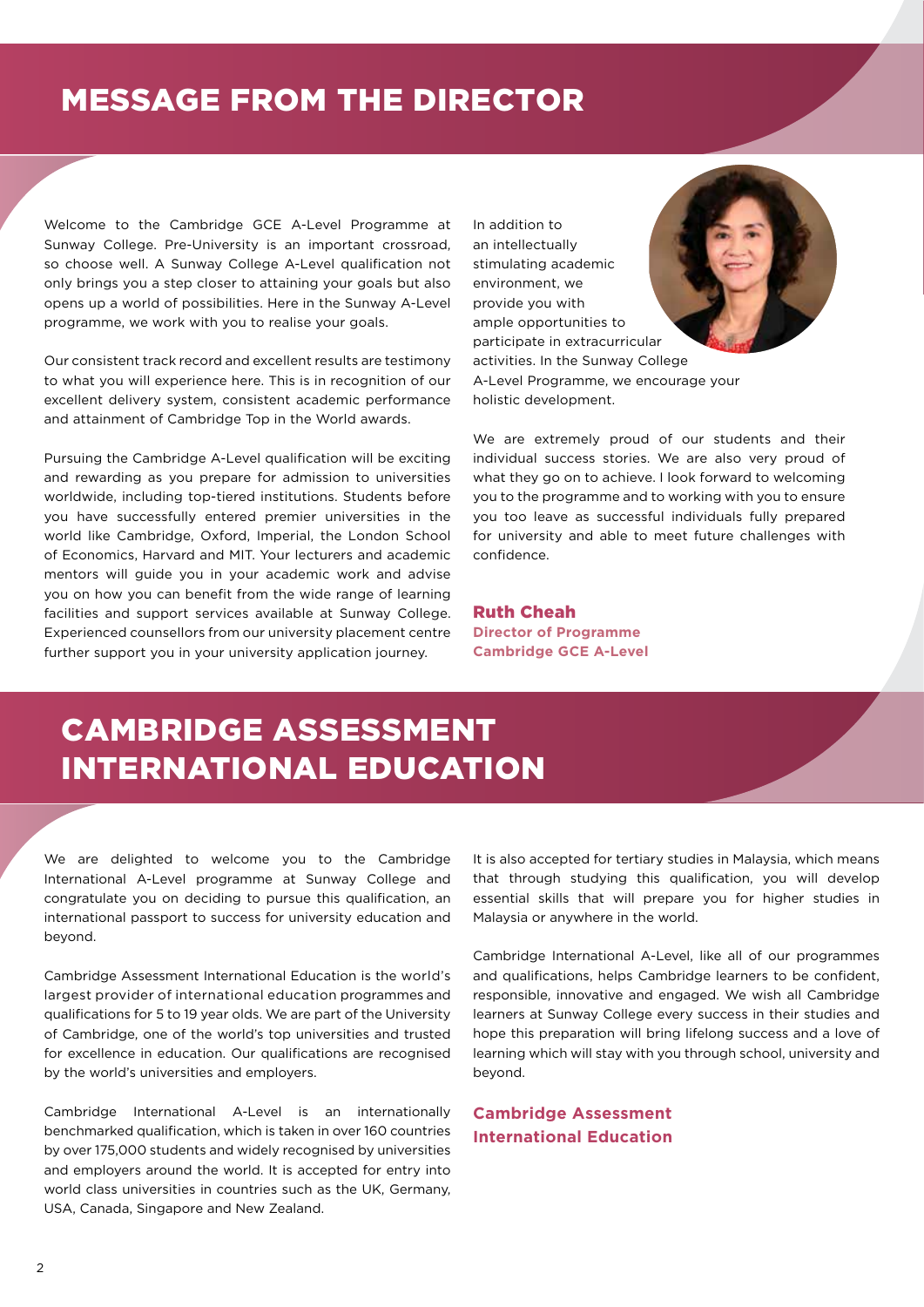

# CAMBRIDGE GCE A-LEVEL PROGRAMME

Sunway College has been preparing students since 1994 for the General Certificate of Education (GCE) Advanced-Level qualification through examinations set and assessed by the Cambridge International Examinations.

Cambridge is the world's largest provider of international educational qualifications with more than 1,100 examination centres across the globe. More than 50 such centres are currently operating in Malaysia alone.

The GCE A-Level qualification places emphasis on in-depth knowledge, deep understanding, strong reasoning abilities and critical thinking. It is arguably the most widely recognised pre-university qualification in the world, readily accepted as proof of superior academic ability for entry into world-class universities around the world.

In the June 2021 examination, 61.3% of our students achieved Straight A\*/As. Our students have consistently topped the nation and the world, winning Outstanding Cambridge Learner Awards in Mathematics, Further Mathematics, Biology, Chemistry, Physics, Psychology, Economics, Accounting, Law, Thinking Skills, Literature in English, and History.

#### **SUPPORT SERVICES FOR STUDENTS APPLYING TO UNIVERSITIES**

- Personal statement writing Workshops, guidance by mentor, consultation with MABECS
- University Application Briefings, admissions test, mock interviews, IELTS test centre, ISAT workshop - 2 dedicated programme guidance advisors
- Course talks i.e. Medicine, Dentistry, Veterinary Science, Engineering, Pharmacy, BioSciences, Accounting & Finance, Actuarial Science, Law, Psychology, Architecture, Economics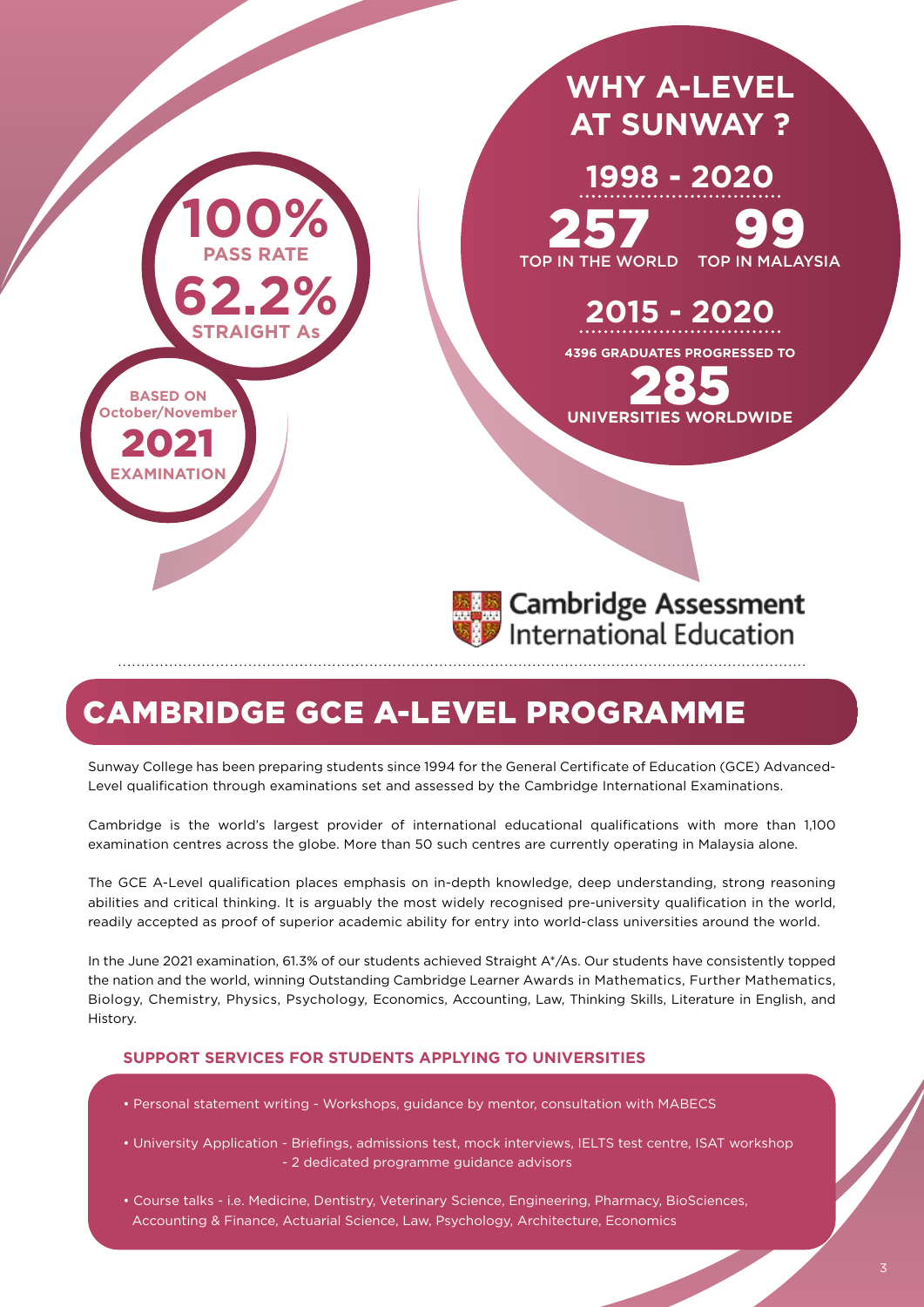# MOVING ON TO UNIVERSITIES WORLDWIDE

Our A-Level graduates have gained entry into universities worldwide, including reputable top-notch universities in the UK & Ireland, Australia, Canada, China, Czech Republic, Germany, India, Indonesia, Italy, Japan, Korea, Malaysia, Netherlands, New Zealand, Russia, Singapore & USA.





### **International Office University Placement (IOUP)**

IOUP supports students in their application to universities abroad

- Advice on which universities fit best
- Workshops on writing personal statements, interview skills, universities' entrance tests
- Processing of university applications
- Assistance in accepting offers
- Guidance on visa applications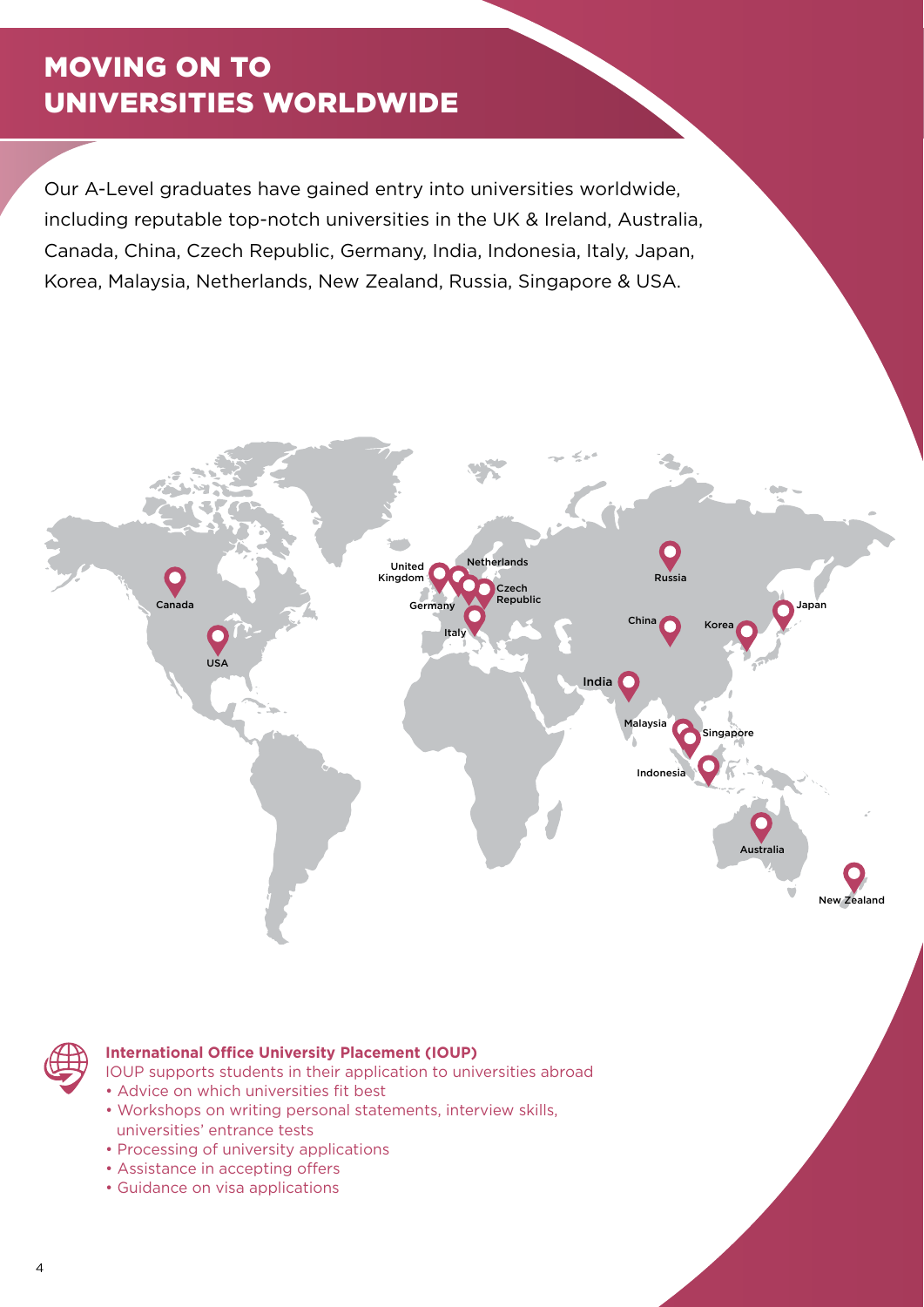# AUSTRALIA

Australian National University Macquarie University Monash University RMIT University University of Adelaide University of Melbourne University of New South Wales University of Queensland University of South Australia University of Sydney University of Tasmania University of Western Australia

# CANADA

McMaster University University of Alberta University of British Columbia University of Calgary University of Toronto

# **CHINA**

Fudan University Peking University Shanghai Jiao Tong Unversity Tsinghua University

### CZECH REPUBLIC

Charles University

### **GERMANY**

Leibniz University Hannover Technical University of Berlin Technical University of Freiberg University of Duisburg-Essen

# INDIA

Government Siddha Medical College Vinayaka Missions University

# INDONESIA

Kementerian RISET, Teknologi dan Pendidikan Tinggi Universitas Airlangga

# **ITALY**

Polimoda Fashion School

#### JAPAN

Kyoto University Kyushu University Nagoya University Waseda University

# **KOREA**

Sungkyunkwan University Yonsei University

# MALAYSIA

Monash University Malaysia Sunway University Victoria University, Sunway College Public and private universities in Malaysia

# NETHERLANDS

University of Amsterdam University of Groningen Utrecht University

### NEW ZEALAND

Massey University University of Auckland University of Canterbury University of Otago

#### RUSSIA

Pirogov Russian National Research Medical University

# SINGAPORE

Nanyang Technological University National University of Singapore Singapore Management University

# UK & IRELAND

Cardiff Unversity Heriot-Watt University Imperial College London King's College London Lancaster University London School of Economics and Political Science National University of Ireland, Galway Newcastle University The University of Edinburgh Trinity College Dublin University of Bath University of Cambridge University College Cork University College Dublin University of Glasgow University of Leeds University of London University of Manchester University of Nottingham University of Oxford University of Reading University of Sheffield University of Southampton University of Strathclyde University of the West of England, Bristol University of Warwick

# USA

Carnegie Mellon University Cornell University Georgetown University Georgia Institute of Technology Harvard University New York University Princeton University University of California, Los Angeles University of California, San Diego University of Pennsylvania University of Southern California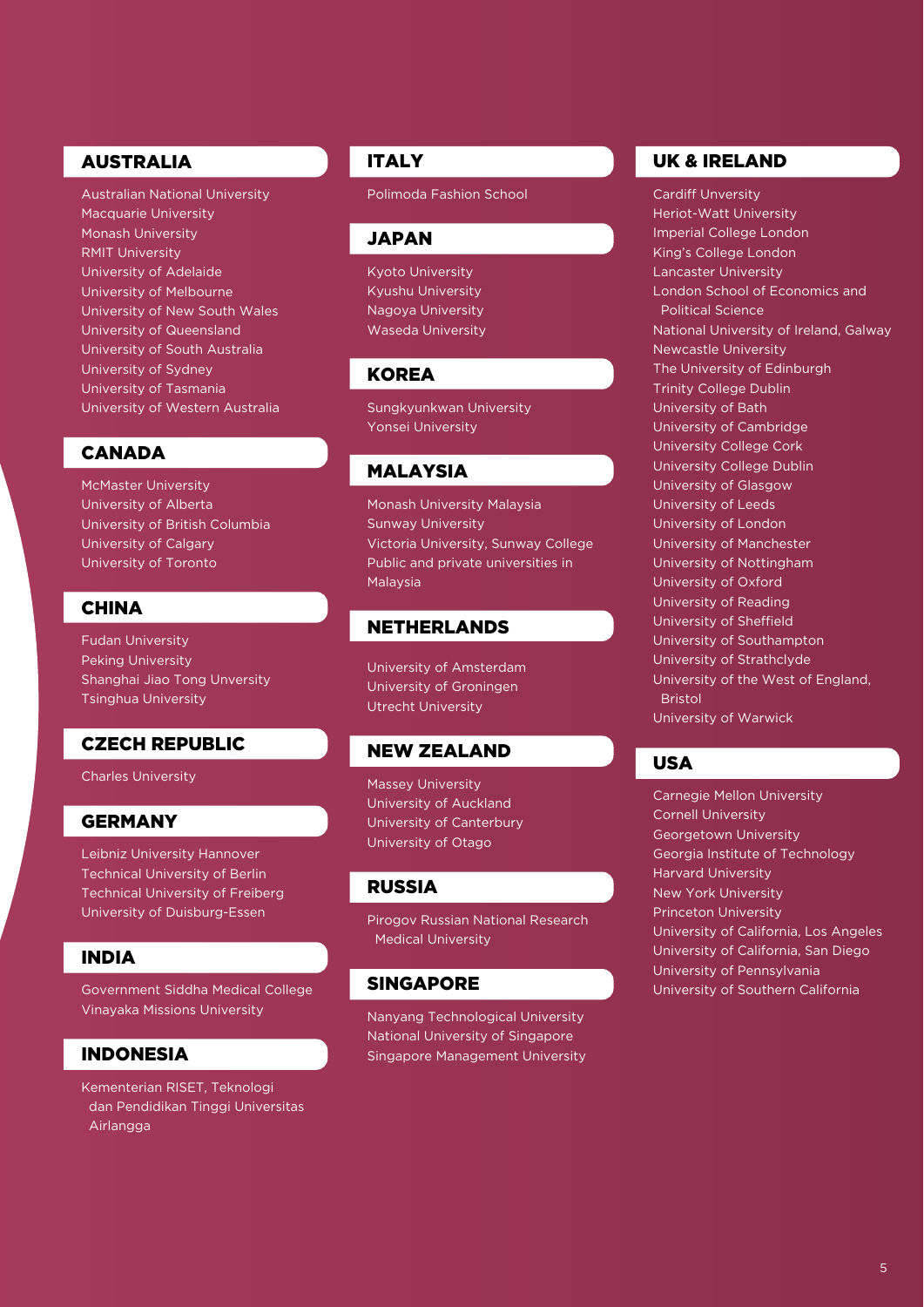# INTERNATIONAL ADVANCED LEVEL AND ADVANCED SUBSIDIARY QUALIFICATIONS

The Cambridge A-Level curriculum provides a firm bedrock of fundamental knowledge by guaranteeing comprehensive coverage in the breadth and depth of each subject offered. Students are assessed on their mastery of subject matter, their application of knowledge and understanding to everyday scenarios and their ability to think critically in unfamiliar situations. In the Sciences, a fair part of the assessment involves the demonstration of laboratory-based skills.

The programme of A-Level studies at Sunway involves a two-tiered structure of examinations leading to the award of a certificate. The staged assessment relieves the pressure associated with sitting for one set of final examination papers. The AS (Advanced Subsidiary) examinations test fundamental skills while the A2 (Advanced Level) examinations are a more wide-ranging assessment. Our 1.5-year programme comprises three semesters, each about six months long, with the AS examinations at the end of Semester 2 and the A2 examinations at the end of Semester 3.

### **OBJECTIVES AND LEARNING OUTCOMES ACADEMIC REQUIREMENTS**

The Cambridge International AS and A-Level develop learners' knowledge, understanding and skills in:

- In-depth subject content
- Independent thinking
- Applying knowledge and understanding to new as well as familiar situations
- Handling and evaluating different types of information sources
- Thinking logically and presenting ordered and coherent arguments
- Making judgements, recommendations and decisions
- Presenting reasoned explanations, understanding
- implications and communicating them clearly and logically • Working and communicating in English

Passed SPM, O-Level or equivalent with minimum five (5) credits.

Students who intend to take A-Level science subjects must have at least credits in the same SPM/O-Level pure science subjects; Combined Science does not provide a sufficient foundation.

Additional Mathematics is required for A-Level Mathematics and Further Mathematics.

### **ASSESSMENTS**

The A-Level subject syllabi are divided into the AS Level, which is the first half of the programme and forms the foundation of A-Level (A2), and the A2 Level, which is the second part of the syllabi and covers more challenging topics, with each level contributing 50% towards the final A-Level grade.

The examination papers at both the AS and A2 Levels are set and marked by examiners from Cambridge Assessment International Education.

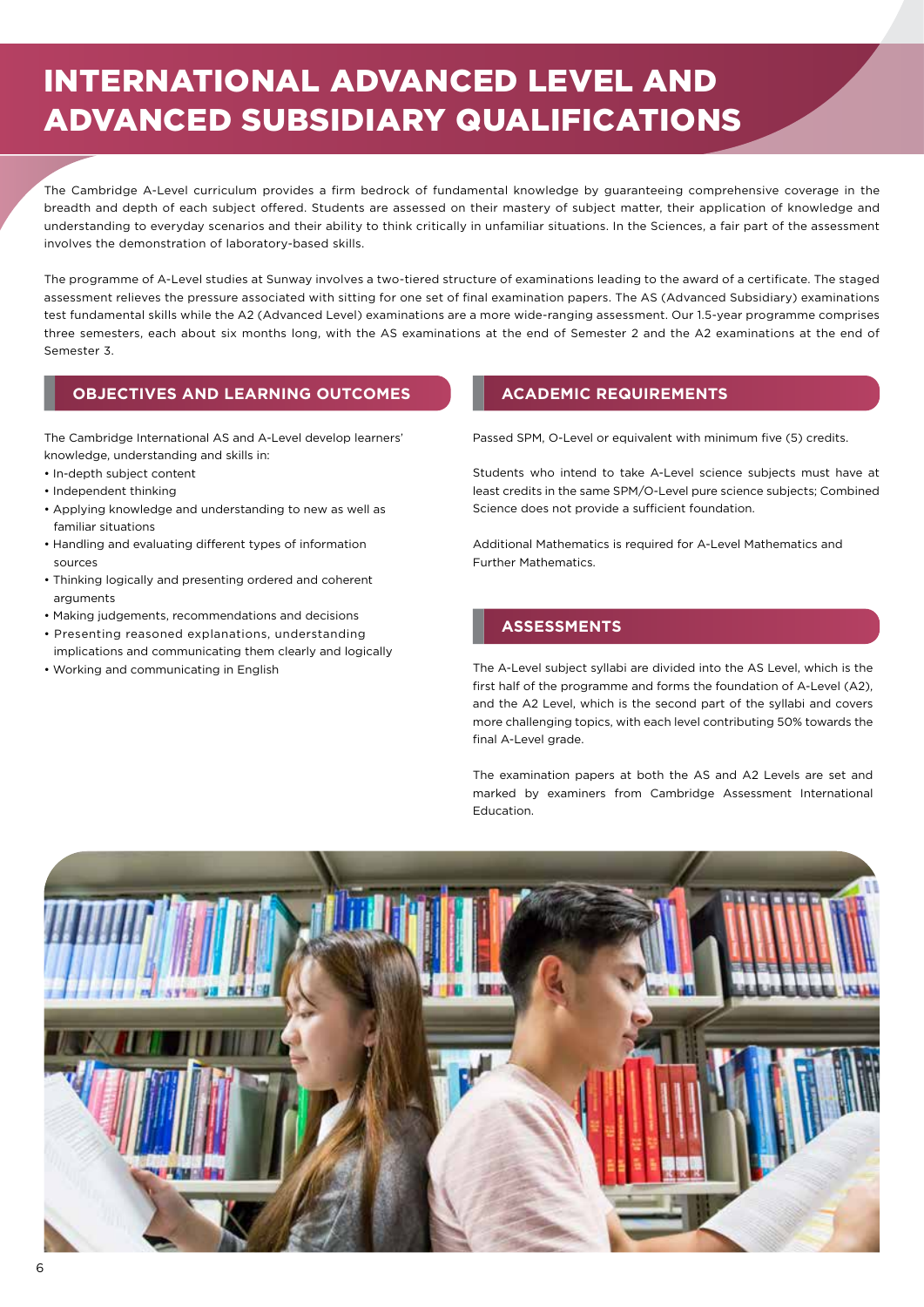#### **The syllabus of each subjects are available at**



**https://www.cambridgeinternational.org/programmes-andqualifications/cambridge-advanced/cambridge-international-as-and-a-levels/subjects/**

# **CHOICE OF SUBJECTS**

| <b>SUBJECT CODE &amp;</b><br><b>SUBJECTS OFFERED</b> | <b>JANUARY</b><br>(Standard) | <b>MARCH</b><br>(Accelerated) | <b>APRIL</b><br>(Accelerated) | <b>JULY</b><br>(Standard) | <b>SEPTEMBER</b><br>(Extended) |
|------------------------------------------------------|------------------------------|-------------------------------|-------------------------------|---------------------------|--------------------------------|
| 9700 BIOLOGY                                         |                              |                               |                               |                           |                                |
| 9701 CHEMISTRY                                       |                              |                               |                               |                           |                                |
| 9702 PHYSICS                                         |                              |                               |                               |                           |                                |
| <b>9709 MATHEMATICS</b>                              |                              |                               |                               |                           |                                |
| 9231 FURTHER MATHEMATICS                             |                              |                               |                               |                           |                                |
| 9706 ACCOUNTING                                      |                              |                               |                               |                           |                                |
| <b>9708 ECONOMICS</b>                                |                              |                               |                               |                           |                                |
| 9990 PSYCHOLOGY                                      |                              |                               |                               |                           |                                |
| <b>9084 LAW</b>                                      |                              |                               |                               |                           |                                |
| 9695 LITERATURE IN ENGLISH                           |                              |                               |                               |                           |                                |
| 9389 HISTORY                                         |                              |                               |                               |                           |                                |
| 9694 THINKING SKILLS (AS ONLY)                       |                              |                               |                               |                           |                                |

The following is a guide to the most popular combinations students choose as pathways to various university courses. Please note that these combinations are not compulsory or absolute; for further information and/or advice, please consult a qualified member of staff.

| <b>Pre-Medicine &amp; Pre-Science</b> |
|---------------------------------------|
| Biology                               |
| Chemistry                             |
| Literature in English                 |
| Mathematics                           |
| Physics                               |
| Psychology                            |

| <b>Pre-Engineering &amp; Pre-Science</b> |
|------------------------------------------|
| Chemistry                                |
| Economics                                |
| Literature in English                    |
| <b>Further Mathematics</b>               |
| <b>Mathematics</b>                       |
| Physics                                  |
|                                          |

| <b>Pre-Business &amp; Pre-Law</b> |
|-----------------------------------|
| Accounting                        |
| Economics                         |
| Literature in English             |
| History                           |
| Law                               |
| Mathematics                       |
| Psychology                        |

Students shall be required to choose no less than three subjects and no more than four A-level subjects. Thinking Skills is offered up to AS Level only. An English (IELTS) class is offered in the first semester for the January and July intakes. For March, April, and September intakes, English (IELTS) and Thinking Skills are offered in the second semester.

Students are given advice, counselling and guidance while preparing for university application. However, we strongly encourage that students should also do their research on any requirements that may change over time based on the university's standards or preferences.

# **INTAKES & EXAMINATIONS**

| <b>INTAKE</b>         | <b>DURATION</b> | <b>AS EXAMINATIONS</b> | <b>A-LEVEL (A2) EXAMINATIONS</b> |
|-----------------------|-----------------|------------------------|----------------------------------|
| <b>JANUARY 2022</b>   | 18 months       | Oct / Nov 2022         | May / Jun 2023                   |
| <b>MARCH 2022</b>     | 15 months       | Oct / Nov 2022         | May / Jun 2023                   |
| <b>APRIL 2022</b>     | 14 months       | Oct / Nov 2022         | May / Jun 2023                   |
| <b>JULY 2022</b>      | 18 months       | May / Jun 2023         | Oct / Nov 2023                   |
| <b>SEPTEMBER 2022</b> | 21 months       | Oct / Nov 2023         | May / Jun 2024                   |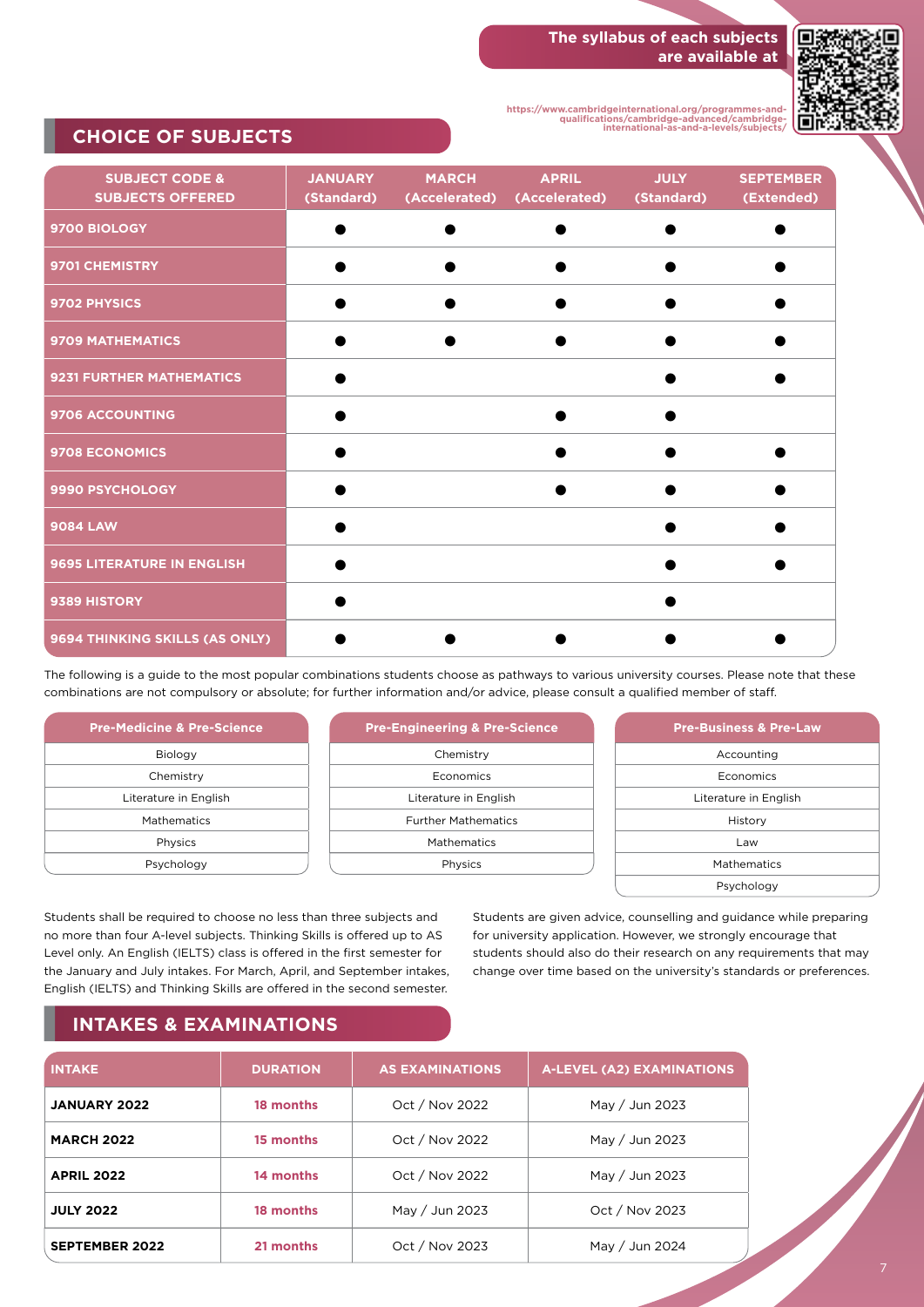# **A-LEVEL STUDENT COUNCIL (ALSCO)**



ALSCO comprises a team of committed, dedicated and creative young people who are the leaders of the A-Level student body. ALSCO serves as a platform for students to organise activities, share ideas, participate in community service work, and most importantly to develop leadership and interpersonal skills. Members of ALSCO also learn to come out of their comfort zone and achieve their full potential to be leaders. ALSCO members become role models and set good examples for their coursemates. Examples of events ALSCO has organised include charity events to raise funds for the less fortunate and needy, field trips, leadership and teambuilding camps, and many social, cultural, sporting and recreational activities.

# **ACADEMIC COUNSELLING**

If a student is found to be too far behind in the syllabus and unable to catch up due to lack of attitude/aptitude then he/she will be counselled to drop a subject. If two or more lecturers agree he/she lacks the ability to cope, after the mid-semester report, he/she will be counselled and further action will be recommended accordingly.



**Community service - Orphanage visit Community service - Recycling**

# **COURSEWORK & EXAMINATIONS**

Coursework and internal examinations prepare students for the final external examinations and, to a certain extent, university itself. In accordance with internal programme policy, it is mandatory that all students maintain a minimum of 80% attendance and record a minimum of a pass grade in the overall internal assessments to be permitted to register for the external examinations. In addition, to be permitted to register for the Advanced Level examinations, students must obtain at least a pass for each of their subjects at Advanced Subsidiary Level.

# **EXTRACURRICULAR ACTIVITIES**

There are many extracurricular activities available to all students in the institution. These activities are usually held during the weekdays, but may occasionally be scheduled over weekends and public holidays. Students are encouraged to participate in extracurricular activity as it provides a more wholesome development. It may also enhance a reference or testimonial.

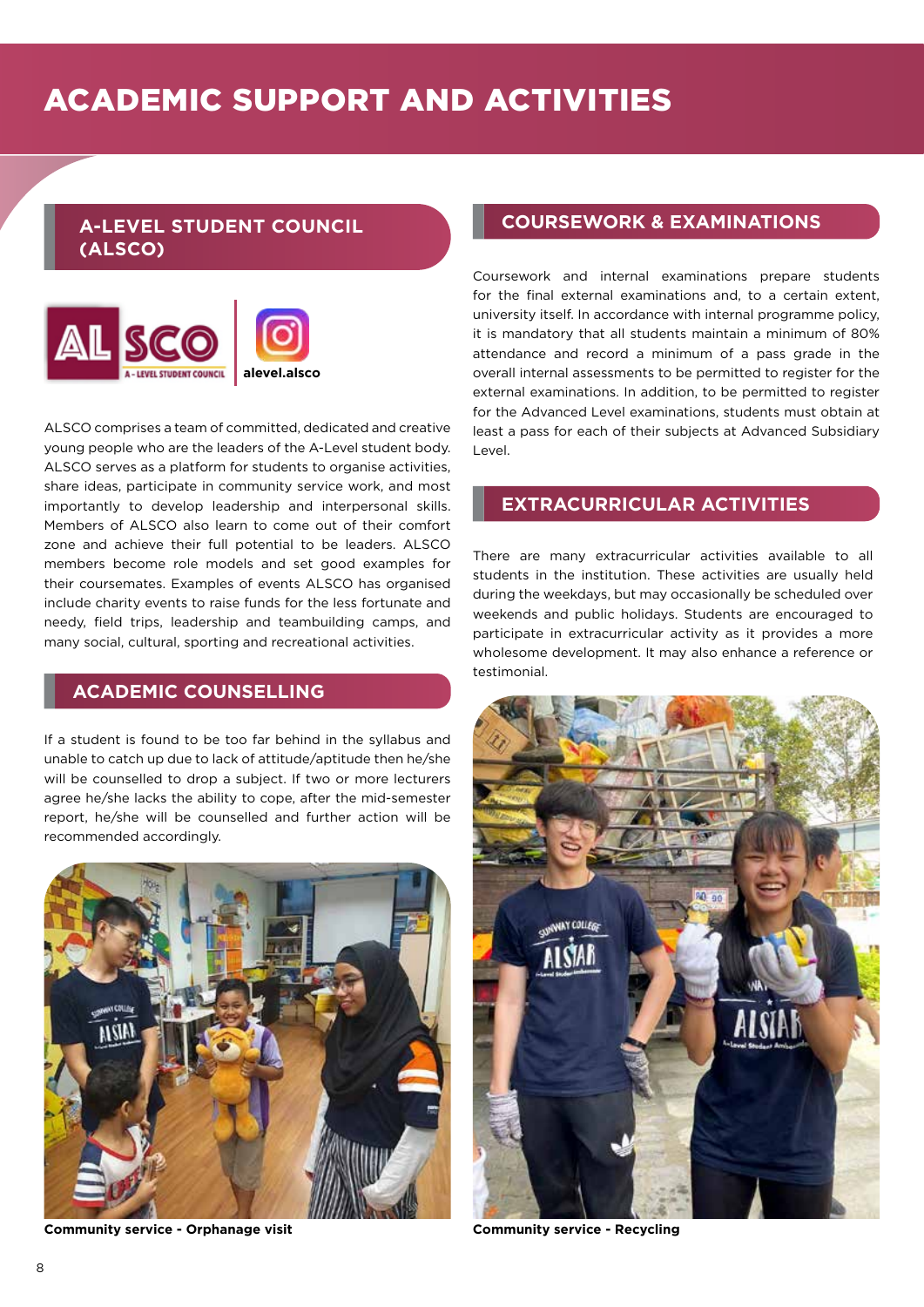### **HELP & SUPPORT**

Staff from the A-Level programme and the Student Services Department offer assistance to students in the areas of academic and personal counselling. At the programme level, each student is assigned an academic staff member as mentor.

#### **MENTOR-MENTEE SYSTEM**

Each student in our A-Level programme is assigned an academic mentor who will provide pastoral care throughout the student's studies. At the outset, this system fosters the forging of a meaningful relationship between lecturer and student, and promotes the close monitoring of the student's overall progress. The system also identifies each mentor as a capable and ready resource person for counsel pertaining to choice of career and placement in appropriate universities. Mentors assist their mentees in their university applications, including the writing of references and testimonials. On a broader level, the mentor-mentee system helps guide the overall social, emotional and mental development of the student body.

# **STUDENT ATTENDANCE AND PUNCTUALITY**

There has been a strong correlation between consistent attendance and the results obtained by students. Failure to meet the minimum requirement of 80% not only affects the final outcome but students run the risk of being excluded from registering for the A-Level Examination. The department takes strict measures to monitor attendance and we will alert the Director of Programme and parents/guardians if there is an issue regarding poor attendance. Punctuality is also viewed as important by the Department. This stands to reason because it is not only disruptive to the other course mates, but affects good class participation. Subject lecturers are given the prerogative either to allow or deny access to a student who is perpetually late. He/she will be marked absent, unless they provide a letter from parents stating the reasons.

# **PARENTS' DAY**

Parents' Day is held to enable parents and guardians to meet with lecturers and discuss the academic and personal development of each student. This will enable parents/ guardians and lecturers to work together to help students develop their full potential.

#### **PROGRESS REPORTS**

Progress reports are evaluative reports provided to parents/ guardians. These reports are an important means of letting parents know about the student's progress. The programme regards parental involvement and home support as critical factors in helping students improve.

# **TEACHING FACULTY**



The academic staff of the A-Level Programme are highly qualified, experienced, and truly committed. They are highly competent in the task of imparting knowledge and understanding to their young charges.

### **FEE SETTLEMENT AND REFUND**

The Management reserves the right to exclude student from attending classes and using campus facilities until the fees are settled. Any assessment or examination result(s), and academic transcripts shall be withheld if payment remains outstanding, and the students concerned will not be able to enrol in the subsequent semester or to graduate.

Enrolment and General fees are NOT refundable. The proportion of tuition fee refund, upon official withdrawal, is as shown below:

- 75% refund (by the 5th working day from the commencement of semester)
- 50% refund (by the 6-8th working day from the commencement of semester)
- No refund (after the 8th working day from the commencement of semester)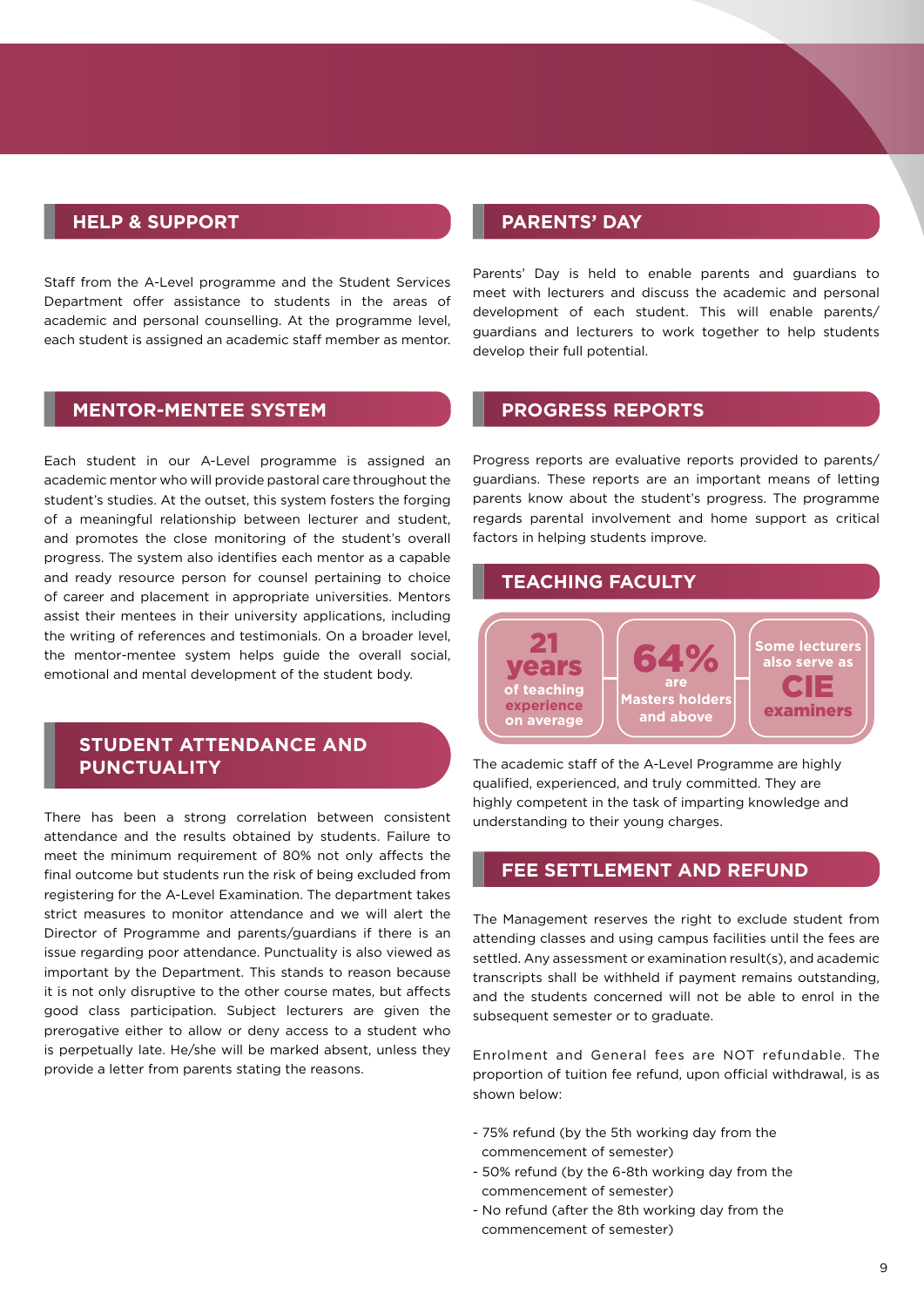# WHAT OUR STUDENTS SAY



JARELL CHEONG TZE WEN Former student of SMK Seri Bintang Utara **4A\* Cambridge GCE A-Level** Mathematics, Harvard College

"I particularly appreciate my Math teacher who inspired me to learn math in a deeper way. I am also indebted to my Physics teacher and mentor for his incredible insight on the many different activities I was doing. My mentor was especially helpful with my application to Harvard since he also once applied to US universities and knows the ins and outs of the application process."



#### VANNESS LAI WYE JUNN

Former student of SMJK Hua Lian, Taiping **4A\* Cambridge GCE A-Level** Natural Sciences (Physical), University of Cambridge, UK

"Comprehensive, supportive and well-equipped are the three best words to describe Sunway College and the A-Level programme. The lecturers are experienced and provided teaching in a detailed manner. They always keep students motivated and provide help whenever needed."



#### MELANIE YOON WENG MUN Former student of Prince of

Wales Island International School, Georgetown

**3A\*, 1A Cambridge GCE A-Level** Psychology and Linguistics, University of California, Davis, U.S. Provost Award Recipient

"Someone once said, there is nothing good or bad, but thinking makes it so. It's true that A-Level programme is demanding, be that as it may, I would do it again and choose Sunway once more. A-Level at Sunway is student-oriented with a dedicated programme director and facilitators who emphasise on providing students the highest quality of education. A-Level at Sunway is truly above the rest."



#### MUHAMMAD SHAFEEQ BIN ABDUL REEZAL

Former student of Asia Pacific Smart School **4A\*Cambridge GCE A-Level** Accounting and Finance, London

School of Economics

"I have thoroughly enjoyed my A-Level experience at Sunway College. I've made amazing friends and had excellent lecturers who have guided and mentored me to become the person I am today."



KHONG YI KYE Former student of SMK Sin Min, Sungai Petani **4A\* Cambridge GCE A-Level** Mathematics, University of Cambridge, UK KPM Bursary Scholar

"Sunway College has many helpful and experienced lecturers who are dedicated to creating a conducive learning environment for the students. I am grateful for the support and guidance that has been afforded to me throughout the 1.5 years of A-Level. It was really wonderful studying at Sunway College."



#### JONI TAN ERN LING Former student of SMK USJ 4 **4A\* Cambridge GCE A-Level** Medicine, University of Sheffield, UK Sunway Special Scholar

"My journey at Sunway has been a wonderful one with incredible friends and dedicated lecturers who supported me in every way they could. My lecturers were very helpful by answering all my questions and easing my doubts. While studying the A-Level, I grew as an individual learning how to be more organised and versatile and I regard studying at Sunway as one of my best decisions ever."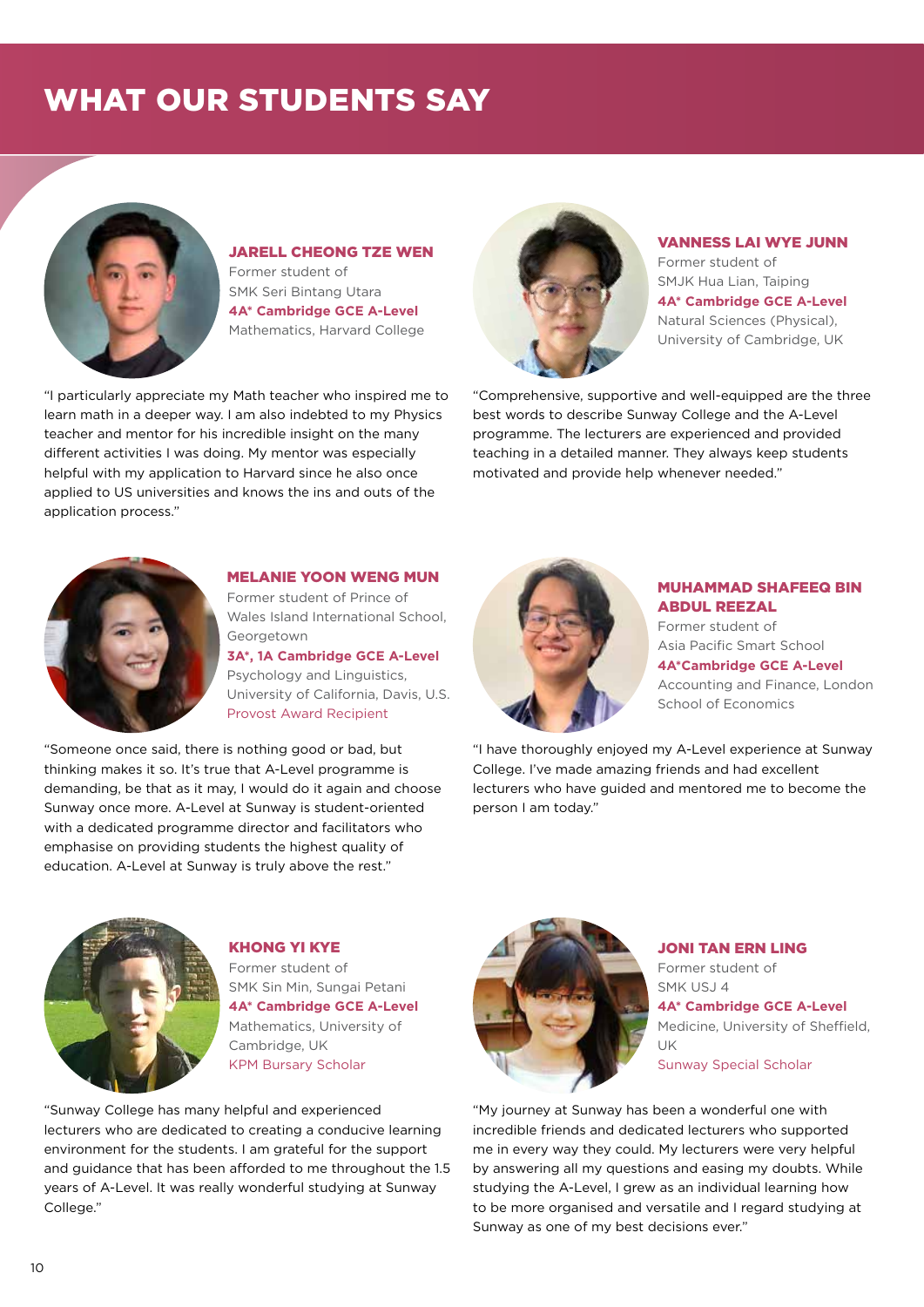

KER YIU WAYN Former student of SMK Damansara Jaya **4A\* Cambridge GCE A-Level** Medicine, University of Birmingham, UK

"Choosing Sunway College is one of the best decisions I have made - the professional lecturers, the state-of-the-art facilities and laboratories, as well as the full scholarship which covered my tuition fees. Although the pandemic has made the A-Level learning experience very different, I would like to express my gratitude to all my lecturers who really tried their best to switch to new teaching methods, ensuring we are wellprepared for our papers."



### LIM YI HENG

Former student of SMJK Jit Sin, Bukit Mertajam **4A\* Cambridge GCE A-Level** Engineering, University of Cambridge, UK KPM Bursary Scholar

"I am very grateful to have decided to read A-Level at Sunway College and it proved to be an invaluable experience. I believe the competitive atmosphere and the dedicated lecturers in Sunway College are the main contributing factors to my success in A-Level. Studying at Sunway College had been an amazing and fruitful journey, and it wouldn't have been the same without my affable lecturers and supportive friends."



#### MUHAMMAD SHAHMI BIN ABDUL REEZAL

Former student of Asia Pacific Smart School **4A\* Cambridge GCE A-Level** Accounting and Finance, London School of Economics

"A-Level has allowed me to hone the skills I require for university life and has moulded my personality for that of success, not to mention exposing me to a wide array of skill sets and ideas."



#### ONG JING XIAN

Former student of SMK Sultanah Asma **4A\* Cambridge GCE A-Level** Mathematics & Operational Research & Statistics & Economics (MORSE), University of Warwick, UK Jeffrey Cheah Entrance Scholarship Recipient

"Sunway College has played an essential role in helping me obtain outstanding A-Level results and a full scholarship by the University of Warwick. Apart from achieving academic excellence, the college has also provided me the opportunity to engage in leadership roles, community involvement and encouraged me to thrive as an all-rounder. The teaching faculty in Sunway College often went above and beyond to prepare us for our tertiary education and gave us the opportunity to learn beyond the textbook. Every lecturer is of high quality, experienced and capable of bestowing upon their students a desire to learn, a passion to enquire and the ability to think without the box. Sunway College is the best choice for A-Level, always has been, always will be."



#### NG JIE YI

Former student of SMK Puteri Titiwangsa, Kuala Lumpur **4A\* Cambridge GCE A-Level** Veterinary Medicine, University of Cambridge, UK KPM Bursary Scholar

"Studying the A-Level at Sunway College was a great learning and growing experience for me. I am incredibly honoured and grateful to have been taught by such experienced and dedicated lecturers who provided so much help and support."